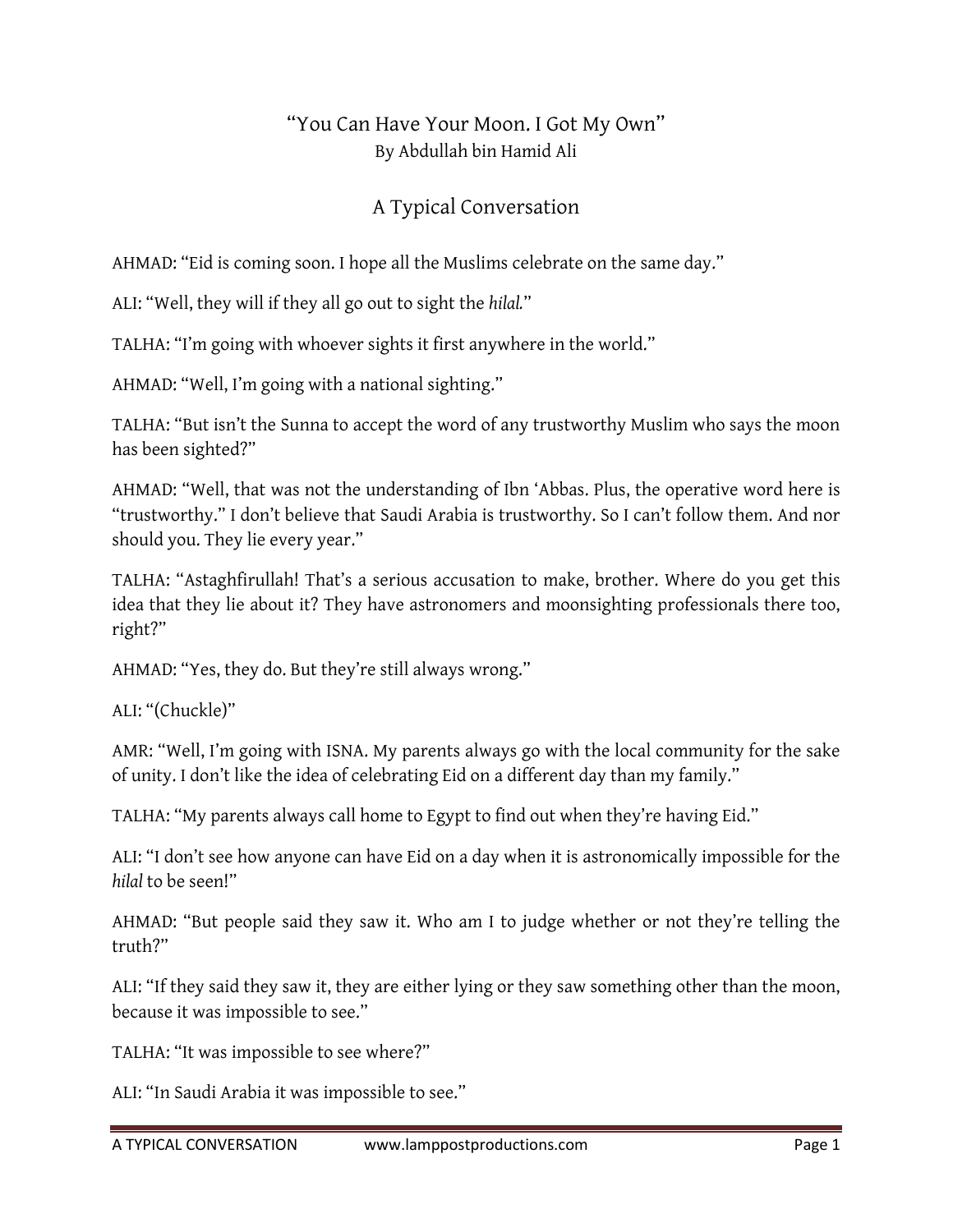MUHAMMAD: "Well, I, personally, didn't go with Saudi Arabia. I followed Chile for Ramadan. If it was impossible for Saudi Arabia to see, it was possible to see it in Chile. So I started my fast based on the Chile sighting."

ALI: "There are Muslims in Chile?"

TALHA: "Good point, Muhammad. So what does a person do when it's possible to see the moon in South America or the Polynesian Islands but not in the rest of the world? Shouldn't we consider that to be the start of the month? There is only one moon, right?"

ALI: "Of course! But you have to base it on your on locale. You have to go with a confirmed sighting with the naked eye, not a calculation or assumption."

AHMAD: "Why can't I go with calculations? It seems to me that the science is so precise now that you no longer need to go out to sight the moon."

ALI: "No, that's not true. Nothing new has been added to the science over the last millennium. What can be predicted precisely is what day and time it might be possible to see the hilal, but not whether or not it will be seen. You actually have to see it. Otherwise, you can't begin or end your fast."

TALHA: "Sounds like hairsplitting to me. I don't see what the big deal is with this. It makes sense to me that we should be listening to the astronomers. They're the experts on this thing, not the fiqh scholars."

ALI: "That's where you're wrong."

EVERYONE: "(Laughter)"

AHMAD: "Well, I guess Ali wants to take us back to caveman days."

SAMI: "Really, this issue isn't all that complicated people. You don't have to listen to the astronomers nor to the scholars of fiqh. Every Muslim is the expert when it comes to the matter of moonsighting."

ALI: "Brother, now you're in some dangerous territory. Where do you get this idea that you don't have to listen to the experts?"

SAMI: "I never said you didn't have to follow expert opinion. I'm just saying that expertise does not require much study. What I'm saying is that the average Muslim can solve this problem for him or herself."

AHMAD: "Ok! Let's hear it."

SAMI: "Now fasting is a pillar of Islam as well as Hajj, right?"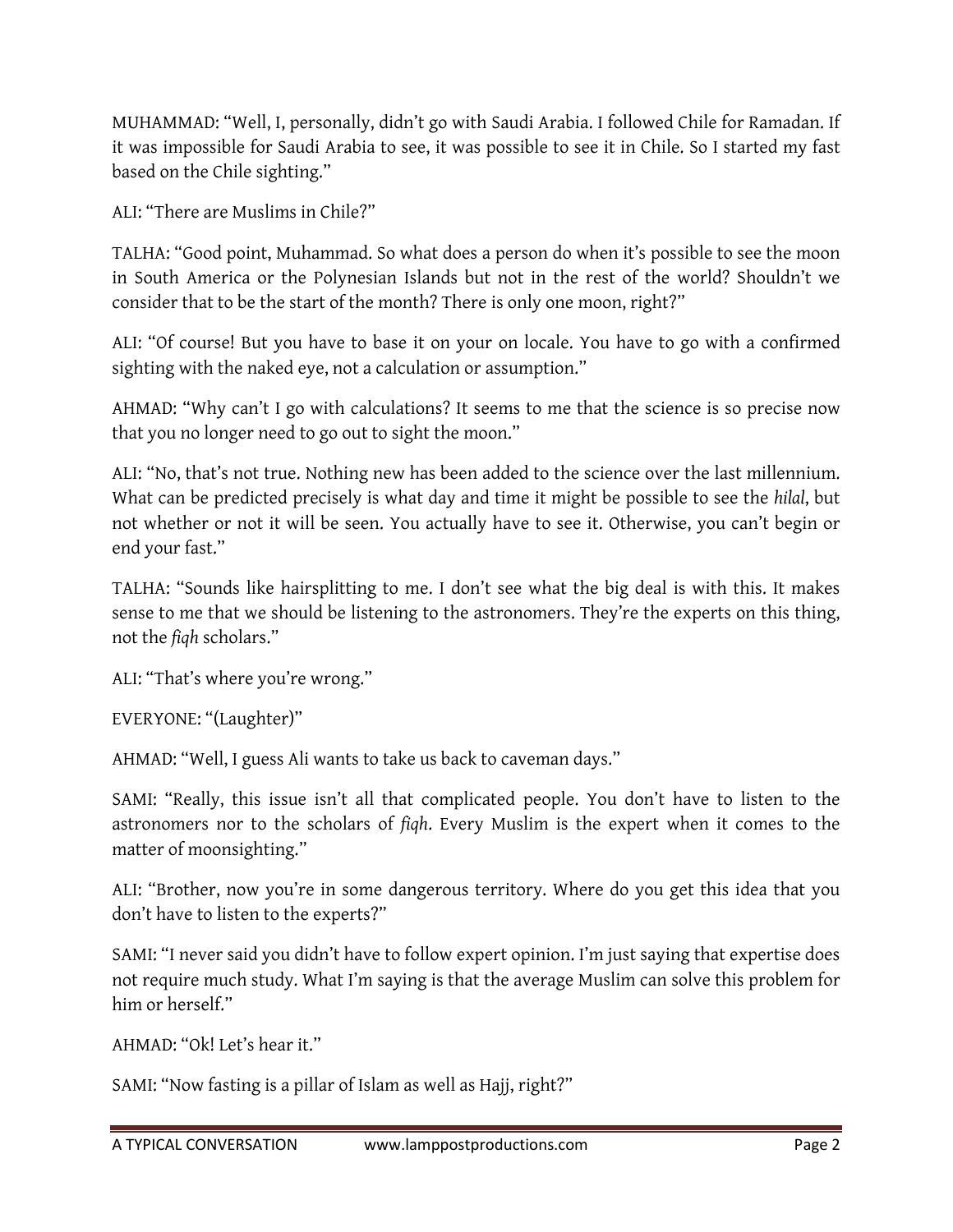TALHA: "Yes."

SAMI: "That means that every single one of us has an obligation to fulfill these duties and to know how to carry them out, right?

EVERYONE: "Yes."

SAMI: "In other words, these matters are not communal obligations where if some carry them out the obligation is removed from the rest of us. We're talking about things of which no other person other than ourselves can bear their burdens."

AHMAD: "Uh-huh"

SAMI: "So, do we agree that if that is so, we have a duty to find out how we are supposed to fulfill that obligation in the same way that we learn about the rules of our prayers?"

ALI: "Ok. Understood. But what does this have to do with moonsighting?"

SAMI: "Well, the Prophet―blessing and peace upon him―was the one who taught us how to pray, fast, and fulfill all our duties. So he should be made our guide in our endeavor to find out what is essential for us to properly start our months of worship, right?"

TALHA: "Well…finish your point."

SAMI: "Didn't he say that the month can be 29 or 30 days?"

ALI: "Yes, he did."

SAMI: "Didn't he also say that after the completion of the 29<sup>th</sup> day one should go out to sight the hilal?"

EVERYONE: "Yes."

SAMI: "Did he not also say that if clouds and inclement weather obstruct our ability to see the hilal that we should complete 30 days and then begin the new month after that?"

ALI: "Well, that's according to one narration. There's another narration where he says after the completion of the  $29<sup>th</sup>$  day, "Make an assumption for it." Imam Ahmad took this to mean, "Assume that the hilal is behind the clouds" in which case it is permissible for one to begin the fast on the following day even if according to the astronomical calculation it is the 30<sup>th</sup> day of the current month."

TALHA: "But that's Imam Ahmad's opinion."

SAMI: "It was also the opinion of some of the Sahaba as well, like the Prophet's wife, 'Aisha―may Allah be pleased with her and her father."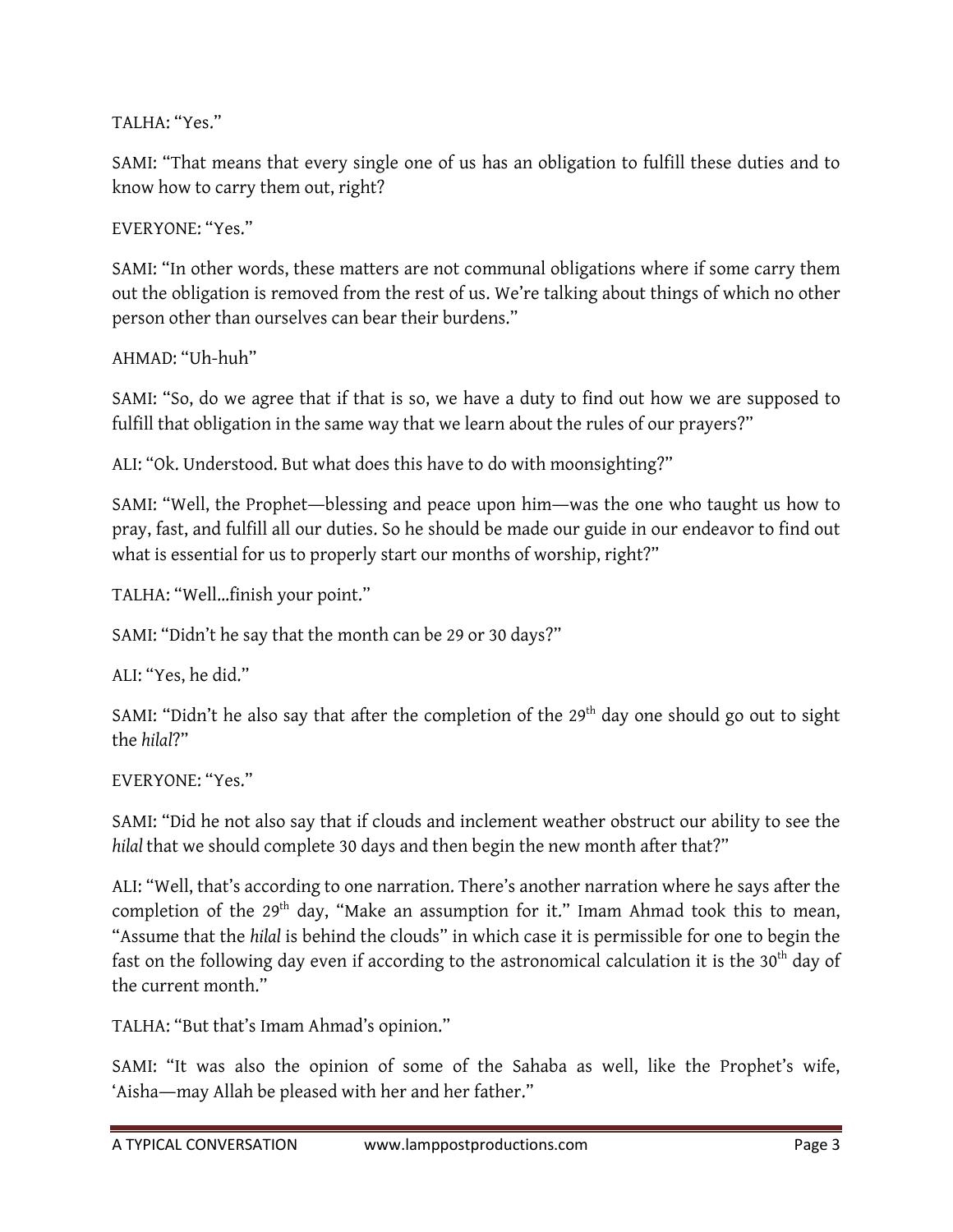ALI: "Well, none of that really matters if astronomy tells us that in a particular locale the hilal cannot be sighted. So we're back to square one."

SAMI: "I disagree. The rules of Islamic worship were made with consideration of the many, not the few."

AHMAD: "What do you mean?"

SAMI: "I mean that Allah made the deen easy and within the reach of the masses."

ALI: "So are you saying that the common Muslim is not obligated to follow qualified scholarship? Are you saying that I can do my own ijtihad?"

SAMI: "No. I'm saying that there is a difference between "interpreting" the Islamic sources, and "acting" on them."

TALHA: "Explain more."

SAMI: "What I mean is that fasting the month of Ramadan is one of the bedrock teachings of Islam, ignorance of which is not tolerated from any Muslim regardless of their level of knowledge and understanding. All Muslims MUST know how to carry out a valid fast. And that includes understanding how to begin the Islamic months. For this reason, the Prophet―blessing and peace upon him―gave us clear direction that can be followed by anyone without needing to take recourse to the scholars. In other words, every Muslim is a mujtahid when it comes to determining when the Islamic months begin and end. We are all mujtahids when it comes to determining the direction of Mecca from our current position, and determining the times of prayer. We are all equal in our abilities to do this. And while an astronomer or jurist may have a certain edge in terms of detail over the rest of us, we are under no obligation to follow their expert opinion when we know how to determine such things, even though it is "permissible" for us to follow them."

AHMAD: "Well, if it's permissible for us to follow their expert opinions, why waste so much time emphasizing the importance of us acting independently?"

SAMI: "It's precisely because the disagreement of the experts has caused so much confusion among the masses that now it is important that we be reminded of our duty to do ijtihad according to the rules given to us by our Prophet―Allah's blessing and peace on him."

ALI: "Ok. I see. Continue."

SAMI: "Let me backtrack for a minute. The month is either 29 or 30 days. If one does not see the hilal after the  $29<sup>th</sup>$  day on a clear night, he is to assume that the month will complete 30 days. If on the same night inclement weather hinders us from seeing the hilal, we should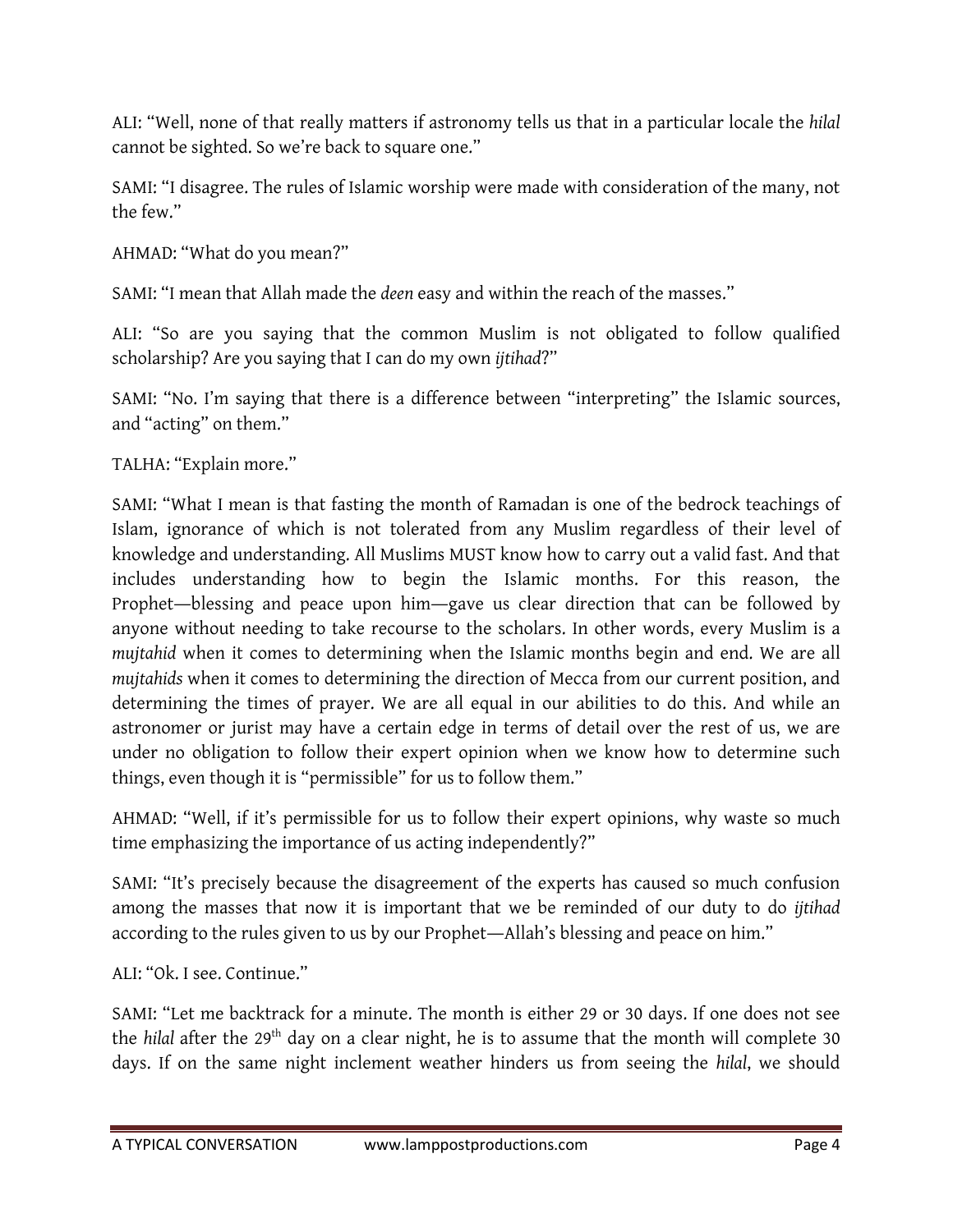likewise either assume that the month will complete 30 days or that the month is complete with 29 days if you are convinced of Imam Ahmad's interpretation of the hadith."

TALHA: "So are you suggesting that both opinions are valid?"

SAMI: "Yes, I am."

ALI: "But what if astronomy says that the month is 30 days on the occasion of inclement weather when a person decides that he will start the fast on the following day even though the new month has not been confirmed?"

SAMI: "In this case, the Sunna teaches us-at least as understood by Imam Ahmad-that this is totally fine and a valid fast. The words of the astronomers do NOT have to be complied with."

TALHA: "Well, a lot of times in most of the US the moon can't be seen in most of the northern sector due to the moon's path during the year. It seems pretty stupid for people to go out and look for the moon on the 29<sup>th</sup> day knowing this fact."

SAMI: "Well, I wouldn't call it stupid, Talha. I would call it following the Sunna. That's all. And there is nothing stupid about following the Sunna. Those scientific details are not important in this area when one is simply trying to be a good slave of God. One should never be labeled stupid for following his or her conscience."

AHMAD: "Well, it's because of this kind of view that Muslims will continue not to be united on the Eid, and non-Muslims will continue to look at us as being backwards and not up with the times."

SAMI: "I'm willing to sacrifice the bad opinion a non-Muslim has for me because of my worship for the good opinion that Allah will have for me for being a dutiful servant."

TALHA: "Are you saying that Muslims who follow calculations are not good Muslims."

SAMI: "No, not at all. I'm saying that Muslims who are driven to sacrifice the rules outlined in the deen because of political and emotional concerns are not acting in the best interest of their souls."

ALI: "I guess this matter will just never be resolved, Sami."

SAMI: "Maybe it won't. But maybe Allah never really wanted it to. Maybe the whole idea is to have each of us study the matter sincerely and objectively, and then to act in accord with what our conscience leads us thereby securing the reward of Allah for our intentions and choices. Maybe Islam is not supposed to be viewed as an "organized" religion in the way that others are today. Maybe Allah did not intend for it to be seen in monolithic and static terms. Maybe it's the dynamism and ability to accommodate many narratives, societies, and cultural mores that gives Islam its permanence and beauty."